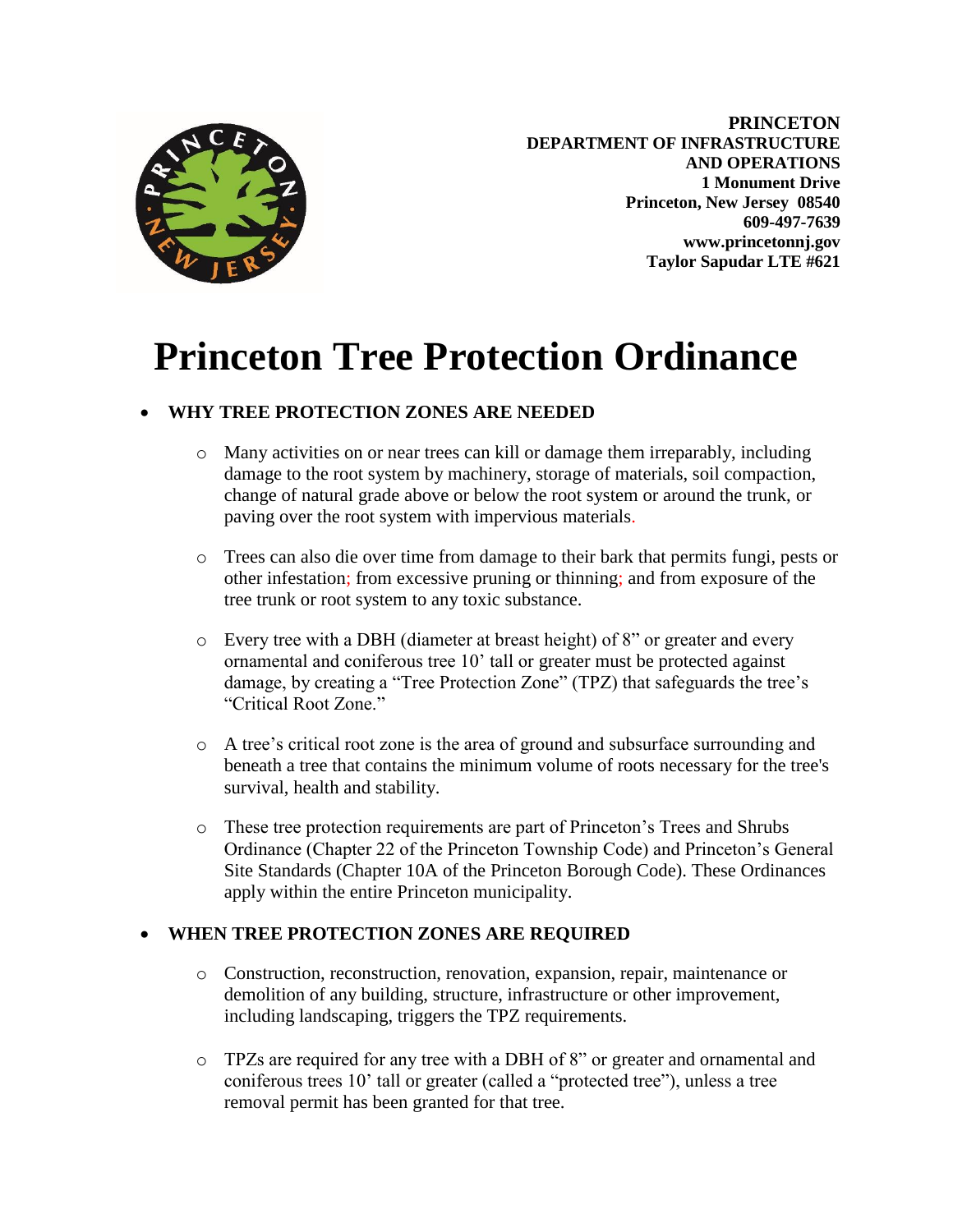o TPZs also are required for all protected trees standing on contiguous property or in the municipal right-of-way, when the tree's TPZ extends into the site where activities will happen but only for the portion of the TPZ that is on site. The owner(s) of the contiguous property may allow TPZ protections to be extended onto their property.

#### **HOW TO SET UP TREE PROTECTION ZONES**

- o Consult Princeton's municipal arborist, who serves as the enforcement officer for the applicable Princeton Ordinances and is also guided by American National Standards Institute provisions (ANSI 52.15).
- o Typically, a TPZ is measured by the area on the surface of the ground starting from the outermost tips of the branches of the tree (called the "drip line") and measured plumb from the outermost tips of the branches to the ground. In the case of trees with multiple trunks, the drip line of each trunk is measured separately.
- o In some cases, when the tree has a small, suppressed or asymmetric crown; or branches whose outer limits are indistinct or otherwise unclear; or an irregular rooting area that makes the drip line an inadequate basis for determining a TPZ, the TPZ perimeter will be set at  $1\frac{1}{2}$  feet from the center of the trunk for each inch of the tree's DBH.
- o The extent of any TPZ may be increased to provide the protection reasonably necessary to ensure the tree's survival, health and stability, taking into consideration the significance, species, age, structure, stability, health and root zone of the tree, as well as soil conditions and proposed or ongoing construction activities.
- o If a TPZ interferes with an existing structure or improvement, or an essential portion of a proposed construction site that cannot reasonably be relocated, the enforcement officer shall modify the TPZ to reconcile the conflict, provided that the modified TPZ continues to protect the tree's critical root zone.

#### **HOW A TREE PROTECTION ZONE IS PROTECTED**

- o Install and maintain a four-foot-tall wooden slat snow fence with five-strand metal wire installed with metal posts at intervals of six feet.
- o Guard the area within the TPZ fence from the prohibited activities listed below.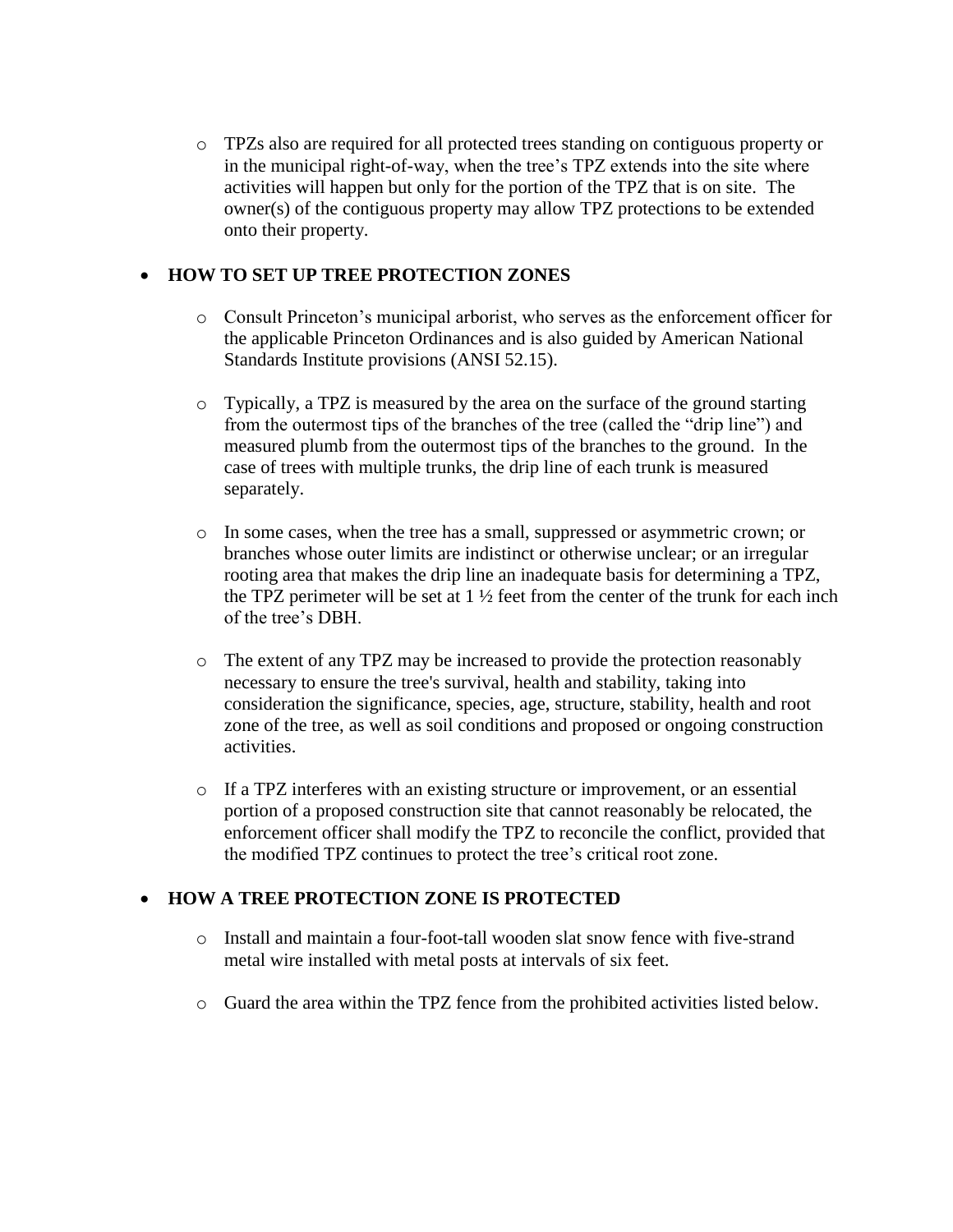#### **ACTIVITIES PROHIBITED IN TREE PROTECTION ZONES**

- o Use, placement, mixing or spillage of stone, concrete or mortar.
- o Placement of building material, impervious material, dumpster or roll-off container, construction or storage trailer or portable toilet.
- o Placement of material or substance that impedes or prevents the free access of water, air or fertilizer to the roots.
- o Soil disturbance, excavation or other construction-related activities, such as movement of vehicles or equipment.
- o Application, spilling or migration of a substance toxic to the tree.
- o Fill, or positive or negative changes in grade

#### **REQUESTING PERMISSION FOR ACTIVITY WITHIN A TREE PROTECTION ZONE**

- o Submit a written plan to the enforcement officer showing (a) the need for work within the TPZ and (b) how the critical root zone of the tree(s) will be protected.
- o The municipal arborist can approve or disapprove the plan.
- o No work may take place within a TPZ without the written approval of the enforcement officer.
- o The municipal arborist may monitor and inspect all work authorized.
- o If the critical root zone of the tree cannot be protected, a tree removal permit will be required.